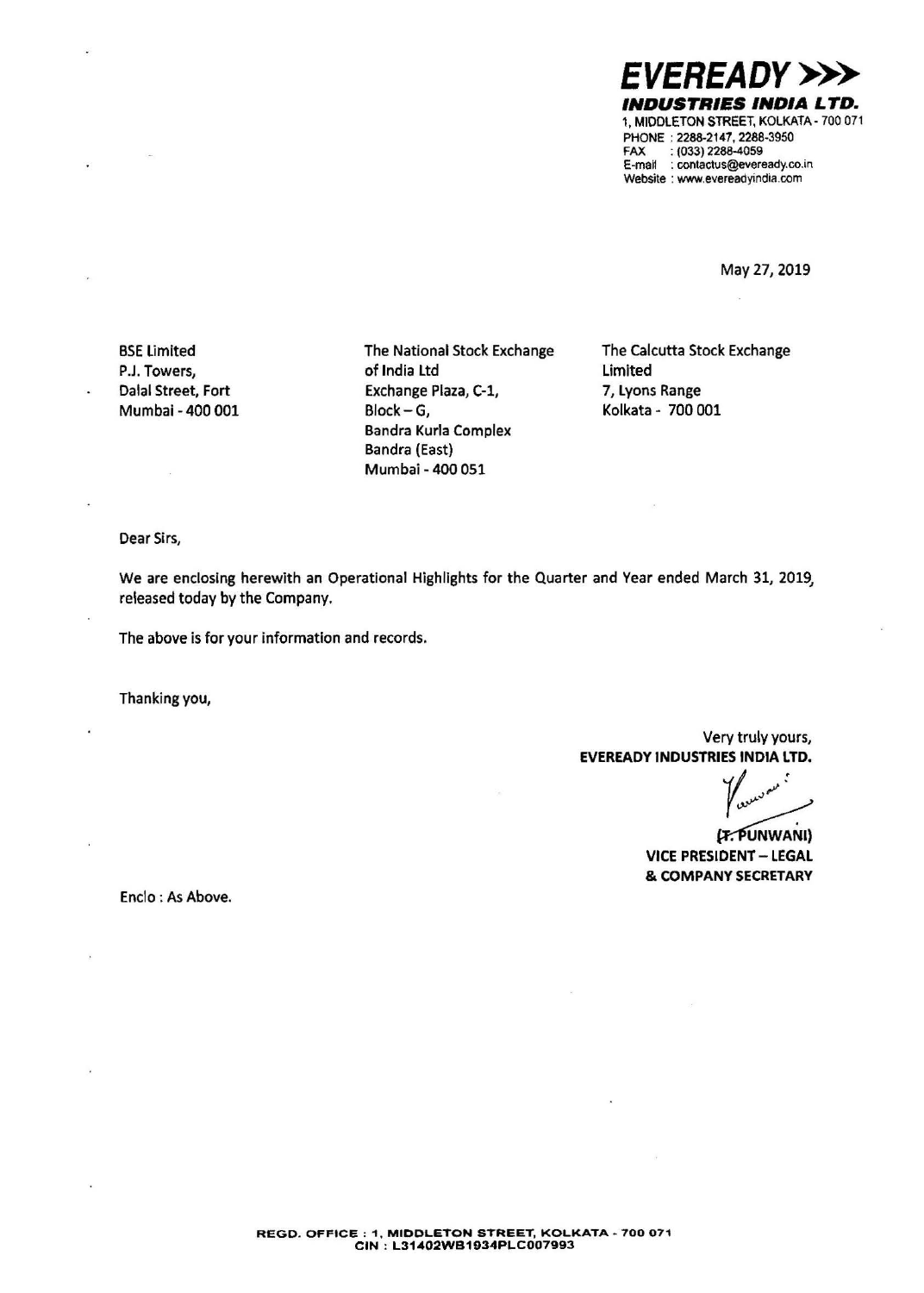

## **OPERATIONAL HIGHLIGHTS FOR THE QUARTER AND YEAR ENDED MARCH 31, 2019**

| Item                                   | Q4 2018-19 | Q4 2017-18 | Gain % | FY 18-19 | FY 17-18 | Gain % |
|----------------------------------------|------------|------------|--------|----------|----------|--------|
| Operating Income (Rs cr)               | 311.72     | 349.75     | (11)   | 1457.73  | 1456.35  |        |
| Gross Margin (Rs cr)                   | 106.39     | 120.93     | (12)   | 526.69   | 545.49   | (3)    |
| Gross Margin (%)                       | 34.1%      | 34.6%      |        | 36.1%    | 37.5%    |        |
| Operating EBIDTA (Rs cr)               | 11.99      | (3.88)     | 409    | 122.77   | 97.71    | 26     |
| Operating EBIDTA (%)                   | 3.8%       | $-1.1%$    |        | 8.4%     | 6.7%     |        |
| GST transitional credit (Rs cr)        |            |            |        |          | 7.64     |        |
| Other Income (Rs cr)                   | 13.83      | 1.27       |        | 35.41    | 19.77    |        |
| Reported EBIDTA (Rs cr)                | 25.82      | (2.61)     | 1089   | 158.18   | 125.12   | 26     |
| PBT excluding exceptional item (Rs cr) | 5.48       | (15.57)    | 135    | 82.36    | 77.18    |        |
| Less: Chennai plant VRS (Rs cr)        | 0.04       |            |        | 23.25    |          |        |
| PBT after exceptional item (Rs cr)     | 5.44       | (15.57)    | 135    | 59.10    | 77.18    | (23)   |
| Net Profit (Rs cr)                     | 4.04       | (16.12)    | 125    | 47.26    | 54.74    | (14)   |

## Operational Hjghlights

- The operating results for the quarter and the year was superior to the previous year, despite lower turnover for the quarter and a flat turnover for the year. The dip in turnover during the quarter was attributable to the segments of Lighting and Appliances - mainly due to supply constraints in the segment of lighting and no government orders in fans as compared to last year. Even for the whole of the financial year, the flat turnover was mainly attributable to these segments. However, the overall profitablilty of the company was superior due to higher profitability in the battery and flashlight segments. Factors contributing to the higher profitability was favourable commodity prices, fiscal benefits from Assam plant and overall cost conservation - mitigating the adverse impact of a depreciating rupee - both for the quarter and the year.
- Battery volume remained flat both during the quarter and the year. The market saw heightened activity in respect of dumped imports from China - in apprehension of mandatory quality standards issued by Bureau of Indian Standards (BIS), which comes into effect from May 2019. EBIDTA margin for the segment was a healthy 17.6% during the year.The segment of flashlight also had a robust margin of 10.3% during the year. The category is expected to show better volume growth from the second quarter of the current year subject to effective implementation of the BIS standards.
- VRS for the Chennai manufacturing unit was successfully completed during the year thereby leading to a recurring annualized savings of around Rs 15.0 crores. Cost related to the same has been shown as an exceptional item in the annual results. This enabled the land to be sold for which the company has already entered into an agreement - for a total consideration of Rs 100.0 crores.
- Turnover for the lighting segment for the year was at Rs 319.7 crores- down by around 7%, partially due to supply constraints as well as unit price decrease in bulbs. We expect to improve the situation from the second quarter of the current year as new suppliers are developed.
- Turnover for the Appliance segment was at Rs. 138.8 crores for the current year (Rs. 109.2 crores in the previous year). This improvement trend is in line with the Company's upscaling plans for this segment despite a downswing in the quarter attributable to an extended winter, which resulted in lower offtake, mainly in certain economy categories. The